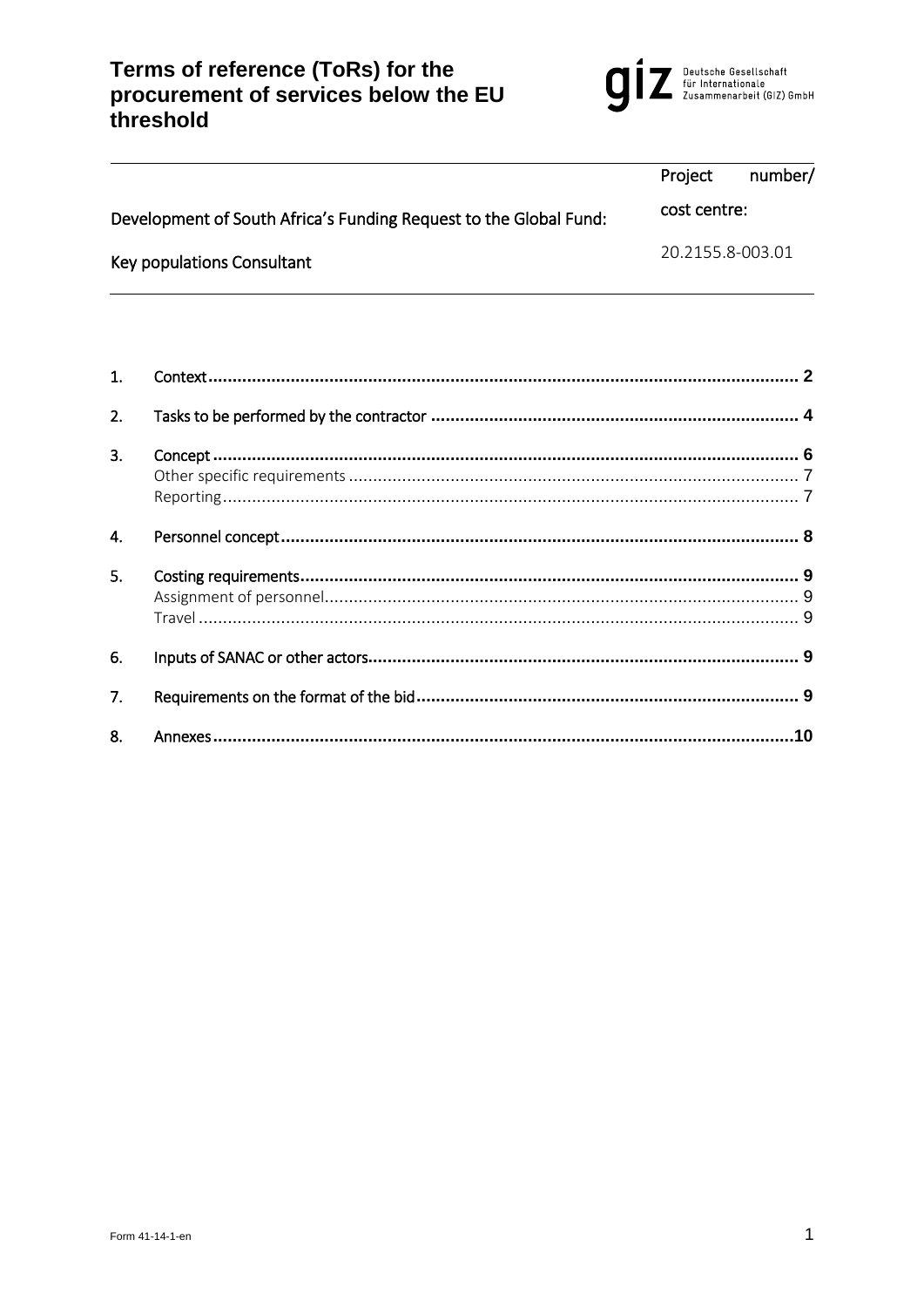

#### <span id="page-1-0"></span>1. Context

The South African National AIDS Council (SANAC) brings together government, civil society and the private sector to create a collective response to HIV, TB and STIs in South Africa. SANAC released the fourth National Strategic Plan (NSP) for HIV, Tuberculosis (TB) and Sexually Transmitted Infections (STIs) in 2017. This five-year plan (2017–2022) guides the multi-sectoral implementation of strategies to mitigate the impact of HIV, TB and STIs.

International donors such as the Global Fund (GF), support the implementation of TB and HIV programmes in SA, amongst others. The GF grant is coordinated through the Global Fund Country Co-ordinating Mechanism (GF CCM), which is a SANAC-hosted body set up to raise funds from the Global Fund to Fight AIDS, TB and Malaria (Global Fund). As part of its function, it oversees the development and submission of a request for funding proposal to the Global Fund (GF) every three-years.

Based on the Global Fund Board's decision in November 2019 on the funding available for the period 2022-2025, South Africa has been allocated US\$536,766,626 for HIV, tuberculosis and building resilient and sustainable systems for health (RSSH). The allocation amounts for all countries have been determined according to a methodology approved by the Global Fund Board, primarily based on disease burden and country-income level. South Africa is classified as an upper-middle-income country.

A technical team comprising of in-country and external TB and HIV experts is being identified to assist in the development of the funding request. Additional technical assistance for the HIV Funding Request Steering Group is required to ensure that all elements of the HIV components are consistent and sound.

In conjunction with the SA GF CCM and the SANAC Secretariat team, the consultant will serve as a key populations consultant for the next joint HIV, TB & Resilient and Sustainable Systems for Health (RSHH) Request for Funding (RFF) to be submitted to the Global Fund. The funding request/ proposal should be in accordance with the GF Allocation Letter, which stipulates that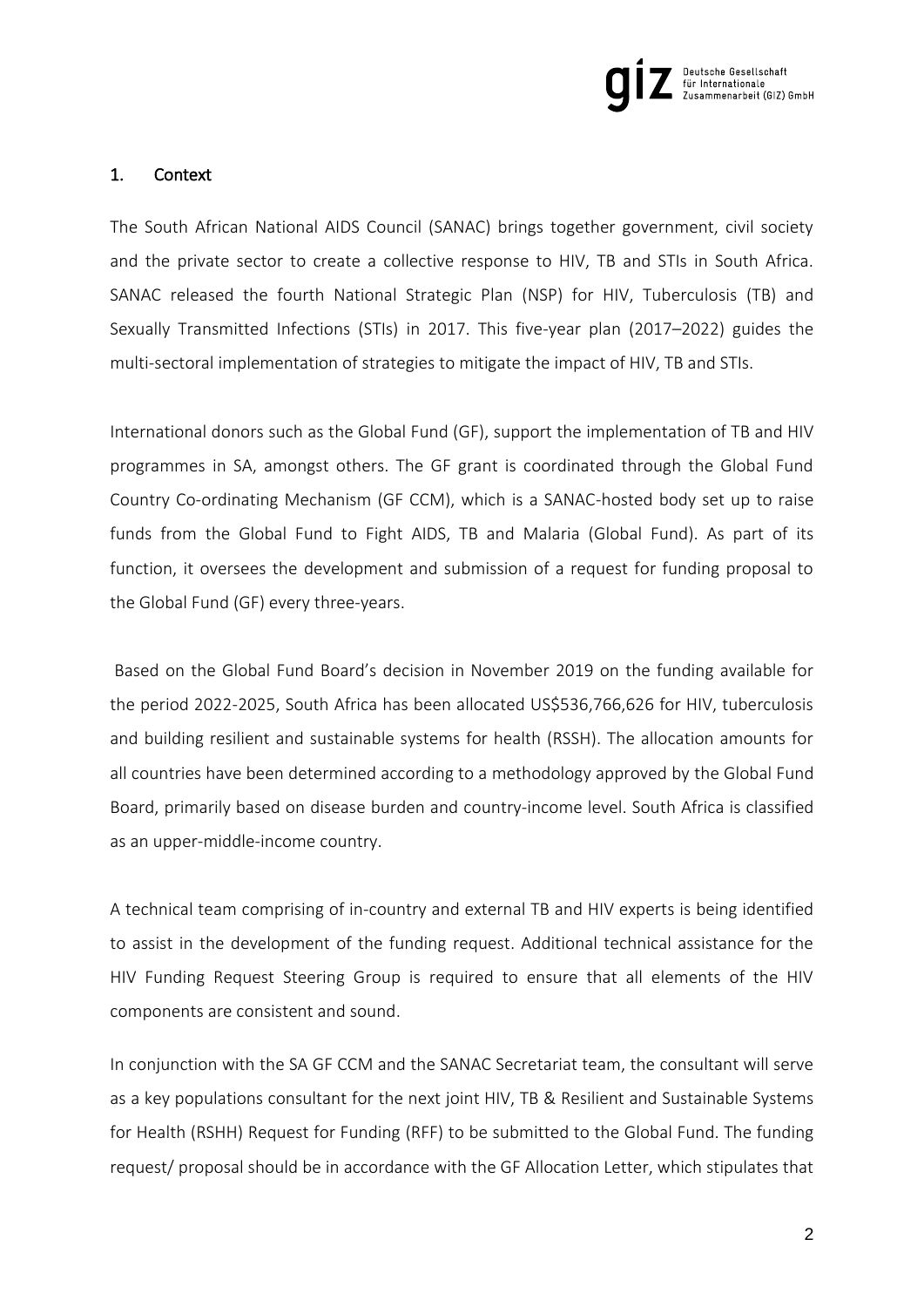

South Africa has been invited to submit a request for funding for 536,766,626 USD over three years (1 April 2022 to 31 March 2025).

The key populations consultant will work in collaboration with support writers, other expert consultants and technical working groups (TWGs) to develop the RFF.

This consultancy is supported and financed by GIZ BACKUP Health. The consultant will exchange regularly with BACKUP Health and will submit a final report to both SANAC and BACKUP Health. The contract will be issued and managed by GIZ South Africa.

The RFF Application Form comprises five main sections, namely:

# *a) Country Context*

Applicants provide information on the current epidemiological situation and outline the constraints and barriers. They also provide an assessment of the country's current response to the disease.

# *b) Funding Request*

In this section, the country will prioritize the interventions and programs to be included in the Global Fund grant(s) and referenced in the attached Programmatic Gap Table(s), Funding Landscape Table(s), Performance Framework and Budget.

# *c) Operationalization and Risk Mitigation*

After defining and costing the interventions to be funded, countries detail how these interventions will be implemented, and by whom. They also cover risk mitigation measures that will be put into place.

# *d) Funding Landscape, Co-financing and Sustainability*

Articulation of the current funding landscape and the anticipated future funding. This allows reviewers to understand the total commitments to the disease, both from the country and from other donors. In this section, countries also outline their commitments to co-financing and sustainability.

# *e) Prioritized Above Allocation Request*

Applicants are encouraged to include a prioritized request for additional funding beyond the allocation with their application. The total amount should represent at least 30 to 50 percent of the funding request. The prioritized above allocation request will be reviewed by the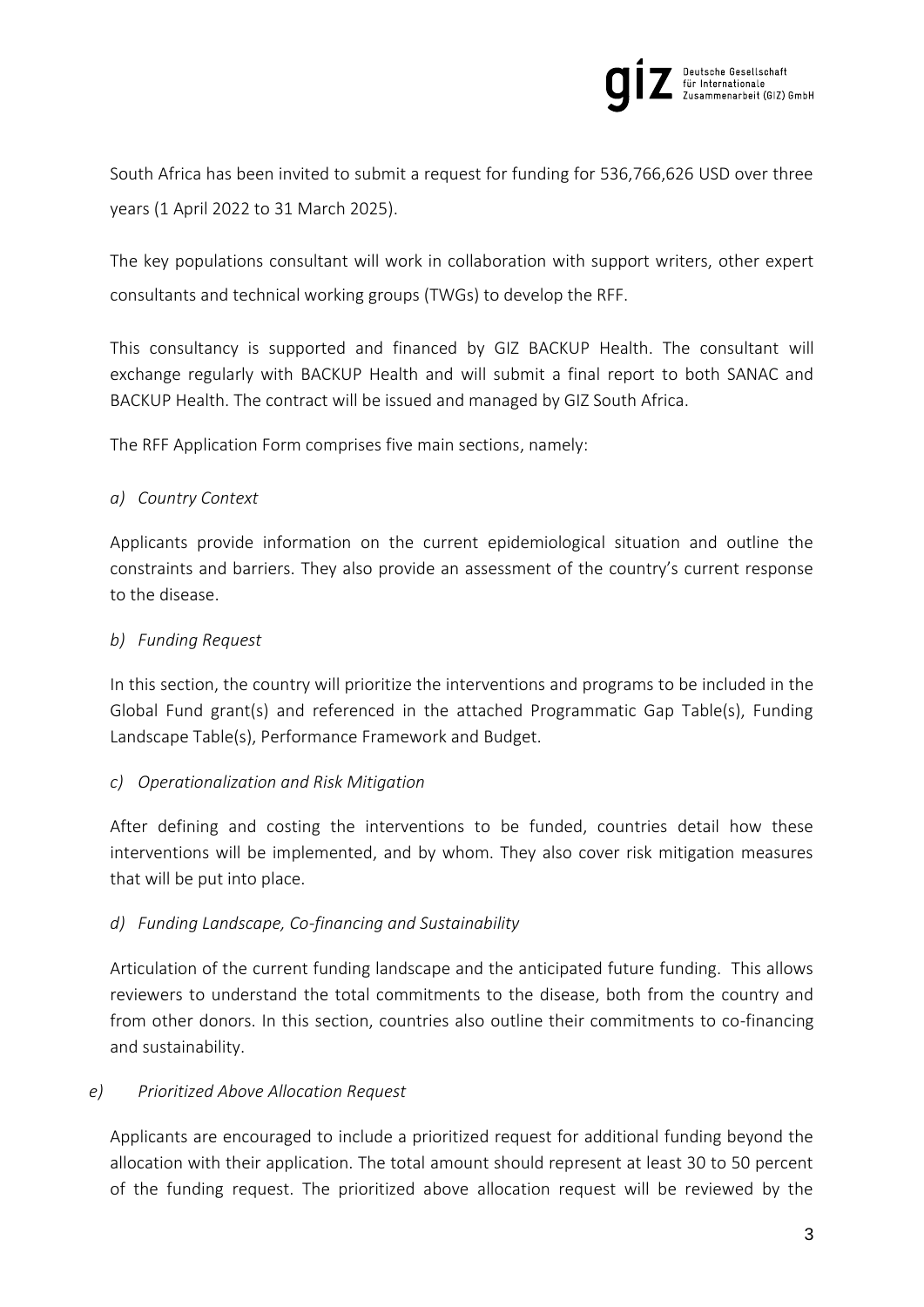

Technical Review Panel and technically strong interventions will be registered as unfunded quality demand.

The consultant will bring to the programme design process previous experience from developing and writing successful integrated, multi-sectoral, key populations proposals involving several stakeholders for institutional donors. It is desirable that the consultant also brings a good understanding of issues relating to key populations.

# <span id="page-3-0"></span>2. Tasks to be performed by the contractor

The KP consultant will work closely with the GF CCM Request for Funding (RFF) subcommittee, CCM Secretariat, TSU, lead writer and the CCM and participate in consultations and in technical working groups to fully understand the direction and intention of consultations. This is where programmatic inputs and evidence will be reviewed to identify priorities within context and the details of programme content and implementation arrangements finalised. The consultant will also lead a special technical working group (TWG) that will work closely with civil society and relevant government departments and other stakeholders to develop a detailed key population's programme that will form an appendix to the RFF, as well as contribute to the development of the section in the RFF on KP and Vulnerable Populations (VP) programmes. The consultant will also work with the other consultants to, amongst others, costs the proposals and create the monitoring and evaluation (M&E) framework and strategies for the KP and VP programmes.

The consultant will bring to the writing team programme design process, previous experience from developing and writing successful integrated, multi-sectoral, proposals involving several stakeholders for large donors in the realm of GF and PEPFAR. It is highly desirable that the consultant also brings experience and a good understanding of issues relating to key populations.

The key populations consultant is to work closely with the GF CCM RFF subcommittee, the CCM, CCM Secretariat, Technical Support Unit (TSU) and SANAC Secretariat; and other stakeholders to participate in HIV, TB and Key Populations stakeholder consultations participating in the implementation of the National Strategic Plan for HIV, TB and STIs (NSP). During the consultations, the consultant is expected to fully understand the direction and intention of consultations where evidence will be reviewed; priorities identified and aligned with the NSP priorities; and details of programme content and implementation arrangements finalised.

Regular briefing of the CCM and its RFF Subcommittee will be an integral component of the RFF development process. The successful candidate will need to meet all the requirements as set out in this RFP. Prospective bidders must be able to provide adequate information proving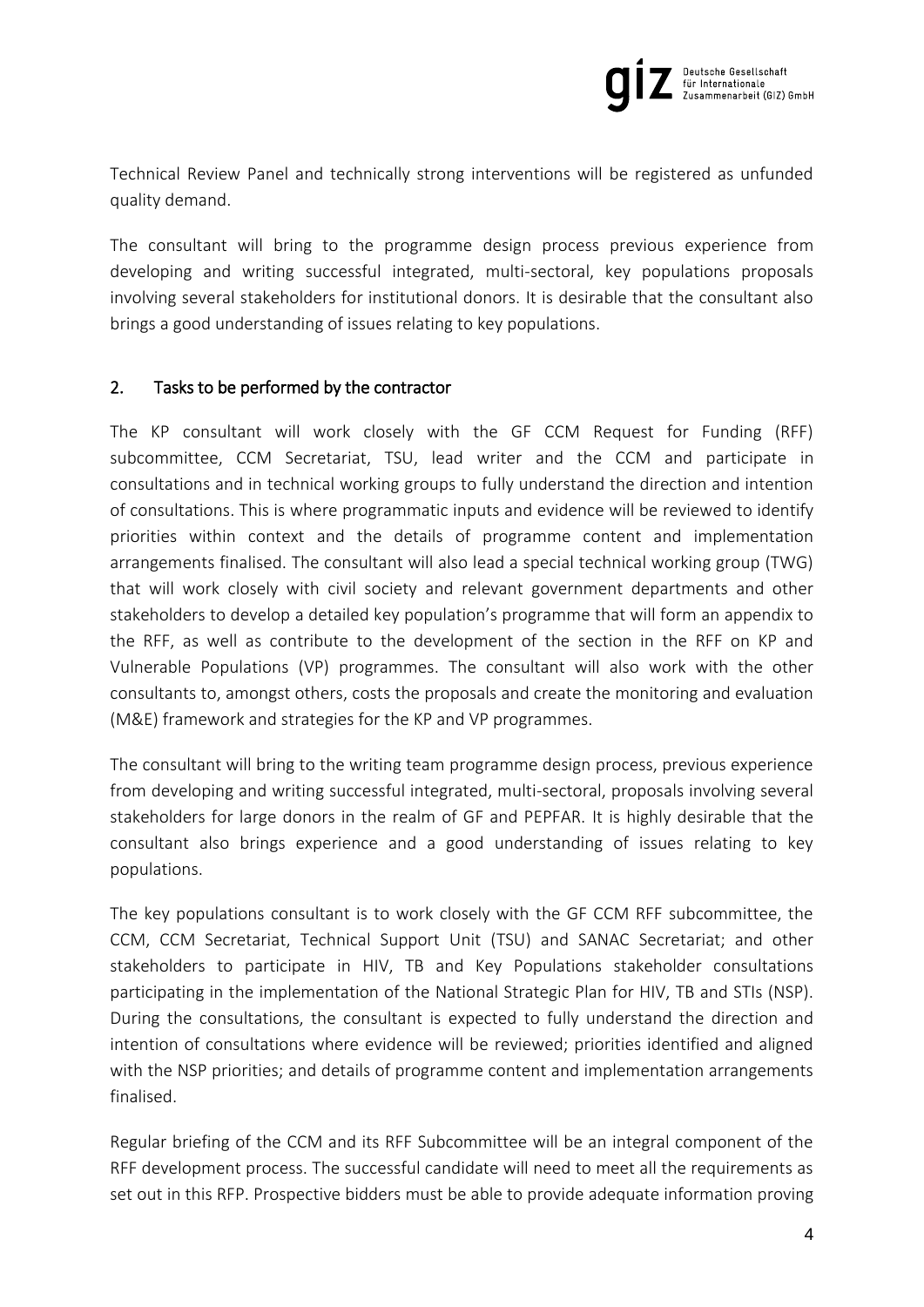

that he/she will be able to satisfy the CCM's set requirements. The request for funding (RFF) is to be a full review that contains a comprehensive overall review of a program's approach and strategic priorities.

While the content of the key populations component will depend heavily on existing analyses, the current state and content of the national strategic disease plans and health sector plans and country context; it would also include (but may not be limited to):

- 1) Analysis of the baseline assessments report to support development of the RFF;
- 2) Assessment on the current KP/VP grant and a strategic and informed approach in developing the RFF;
- 3) Analysis and understanding of core programs to address barriers amongst KP partners;
- 4) Optimized approach on the GF intensive support effort to scale up investments into, implementation, monitoring and evaluation of programs to address KP related barriers;
- 5) Assessment of the inclusion of information derived from communities' engagement in development of the RFF application;
- 6) An analysis of the country's economic and political situation particularly as it pertains to the national disease responses to HIV and TB;
- 7) An epidemiological analysis of the disease context in country including a focus on the drivers of infection and any KP / VP that might be disproportionately affected;
- 8) An overview of the current structure of the health sector including an analysis of entities outside the public sector implementing programs;
- 9) An analysis of the reforms taking place in the health sector and their potential impact on KP;
- 10) Analysis of GF support, including major KP programme areas financed by the GF and other donors;
- 11) An analysis of the role of community and civil society organizations play in the national response, and the services they provide to KP.

The contractor is responsible for providing the following services:

- The principal delivery of this consultancy will be a timeously completed high quality key populations contribution that forms part of the GF RFF for HIV, TB and RSSH (1 April 2022 to 31 March 2025)
- Ensure that all relevant consultations have thoroughly taken place and documented adequately.
- To this end, the consultant should demonstrate clear understanding of the new GF approach to key populations and use the relevant and current tools to ensure to ensure high quality key populations component.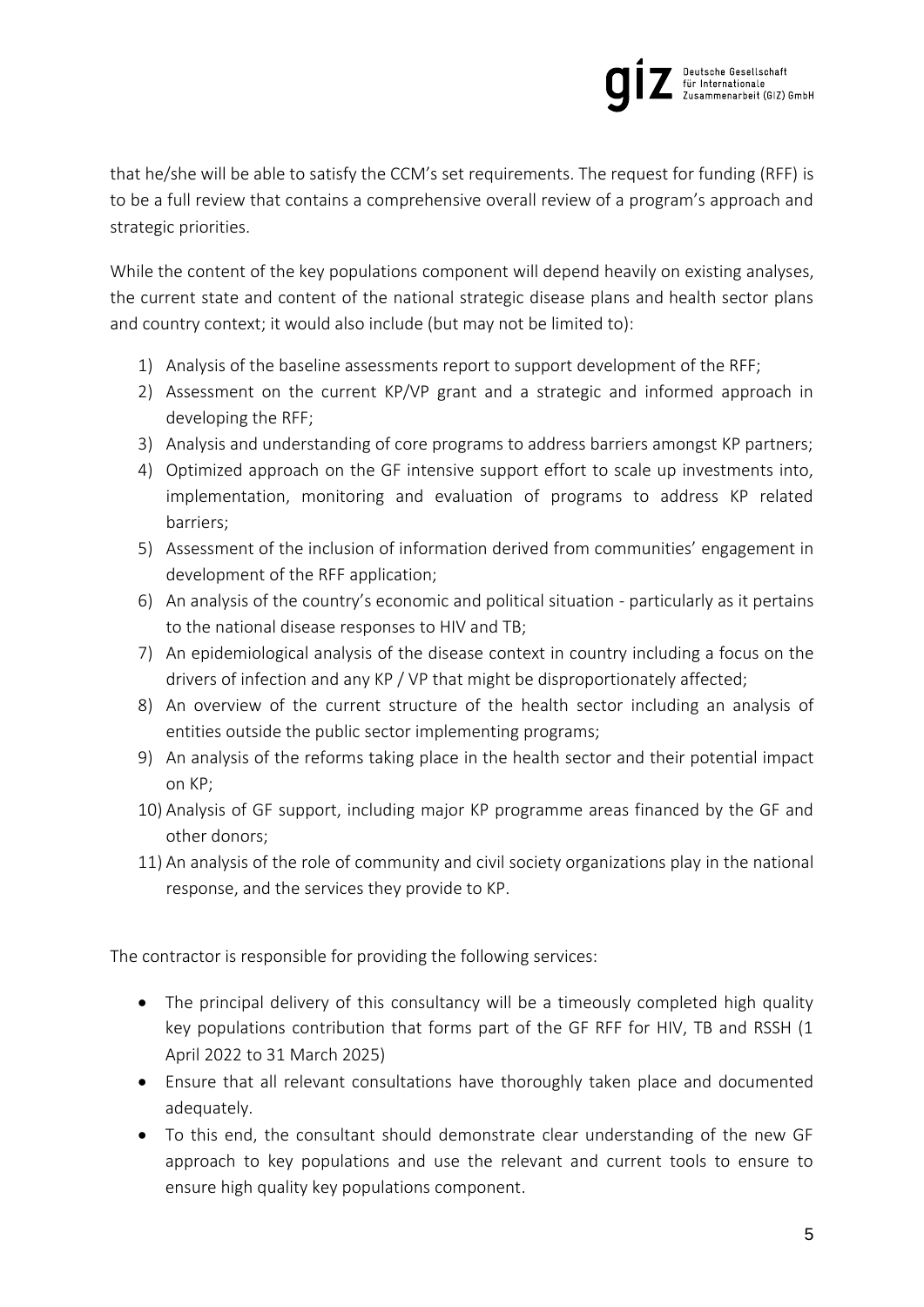

 Ensure optimal synergy of the overall key populations parts by ensuring these components are thoroughly unpacked for each module.

Certain milestones, as laid out in the table below, are to be achieved by certain dates during the contract term and at particular locations:

| Milestone                                                                                                                                                               | Deadline/place/person responsible                                                                                        |  |  |
|-------------------------------------------------------------------------------------------------------------------------------------------------------------------------|--------------------------------------------------------------------------------------------------------------------------|--|--|
| Completed high quality key populations<br>component that forms part of the GF RFF<br>for HIV, TB and RSSH (1 April 2022 to 31<br>March 2025)                            | 15<br>August<br>$2021/$ key<br>populations<br>consultant                                                                 |  |  |
| Ensure that all relevant consultations have<br>thoroughly taken place and documented<br>adequately and inputs, where applicable,<br>have been incorporated into the RFF | On-going/ key populations consultant in<br>consultation with CCM Secretariat and<br>TSU with support of admin consultant |  |  |
| Ensure optimal synergy of the overall RFF<br>with key populations parts by ensuring<br>thoroughly<br>components are<br>these<br>integrated into each module.            | 15<br>August<br>2021/<br>key<br>populations<br>consultant                                                                |  |  |

Period of assignment: From 1 February 2021 until 15 August 2021.

#### <span id="page-5-0"></span>3. Concept

Strategy: The bidder is required to consider the tasks to be performed with reference to the objectives of the services put out to tender (see Chapter Error! Reference source not found.). Following this, the bidder presents and justifies the strategy with which it intends to provide the services for which it is responsible (see Chapter [2\)](#page-3-0).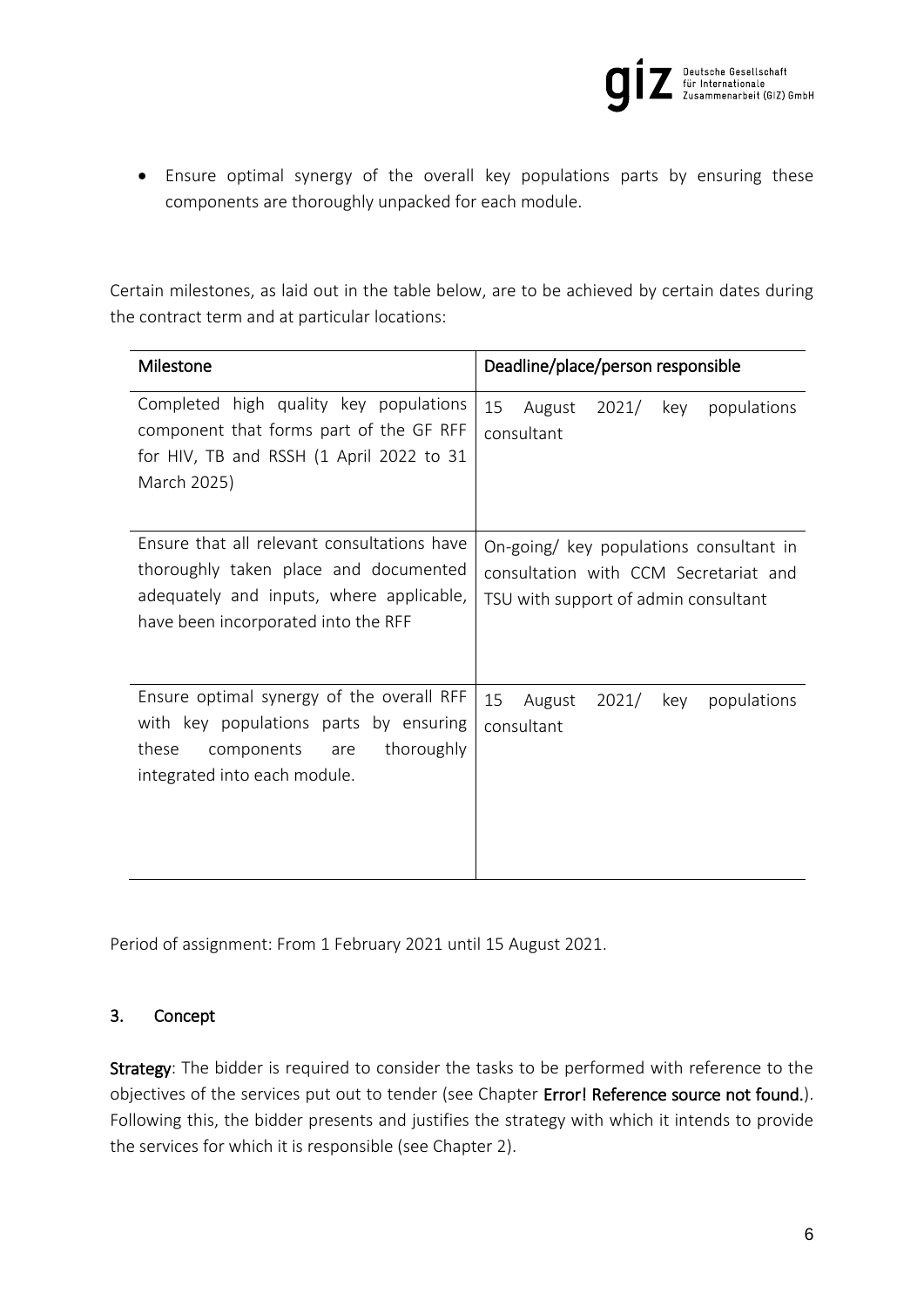

The bidder is required to present the actors relevant for this assignment and describe the cooperation with them.

The bidder is required to describe the key processes for the services for which it is responsible and create a schedule that describes how the services according to Chapter [2](#page-3-0) are to be provided. In particular, the bidder is required to describe the necessary work steps and, if applicable, take account of the milestones and contributions of other actors in accordance with Chapter [2.](#page-3-0)

The bidder is required to describe its contribution to knowledge management for the partner and GIZ and promote scaling-up effects (learning and innovation).

Please refer to the attached GIZ assessment grid for guidance on scoring.

#### <span id="page-6-0"></span>Other specific requirements

- Consultant must be based in South Africa
- Consultant must be available and willing to travel within South Africa

#### <span id="page-6-1"></span>Reporting

The consultant will work primarily with the CCM secretariat, which will also coordinate their contributions with those of other consultants and stakeholders. The contract will be between the consultant and GIZ BACKUP Health and managed through GIZ South Africa. The consultant will therefore report to BACKUP Health on technical matters and to GIZ South Africa on contract matters and invoices.

In addition to the reports required by GIZ in accordance with GIZ's General Terms and Conditions of Contract (AVB) for supplying services and work (2018), the contractor submits the following reports/ deliverables:

- A completed, high-quality key populations contribution that forms part of the GF RFF for HIV, TB and RSSH (1 April 2022 to 31 March 2025) by 15 August 2021.
- A report documenting the work conducted under this assignment, including documentation on best practices and learnings which the CCM and GIZ can apply for future processes. The report will be due in August  $31<sup>st</sup>$  2021.

The bidder is required to draw up an **assignment plan** with explanatory notes that includes information on assignment dates (duration and expert days) and complete with the allocation of work steps as set out in the schedule.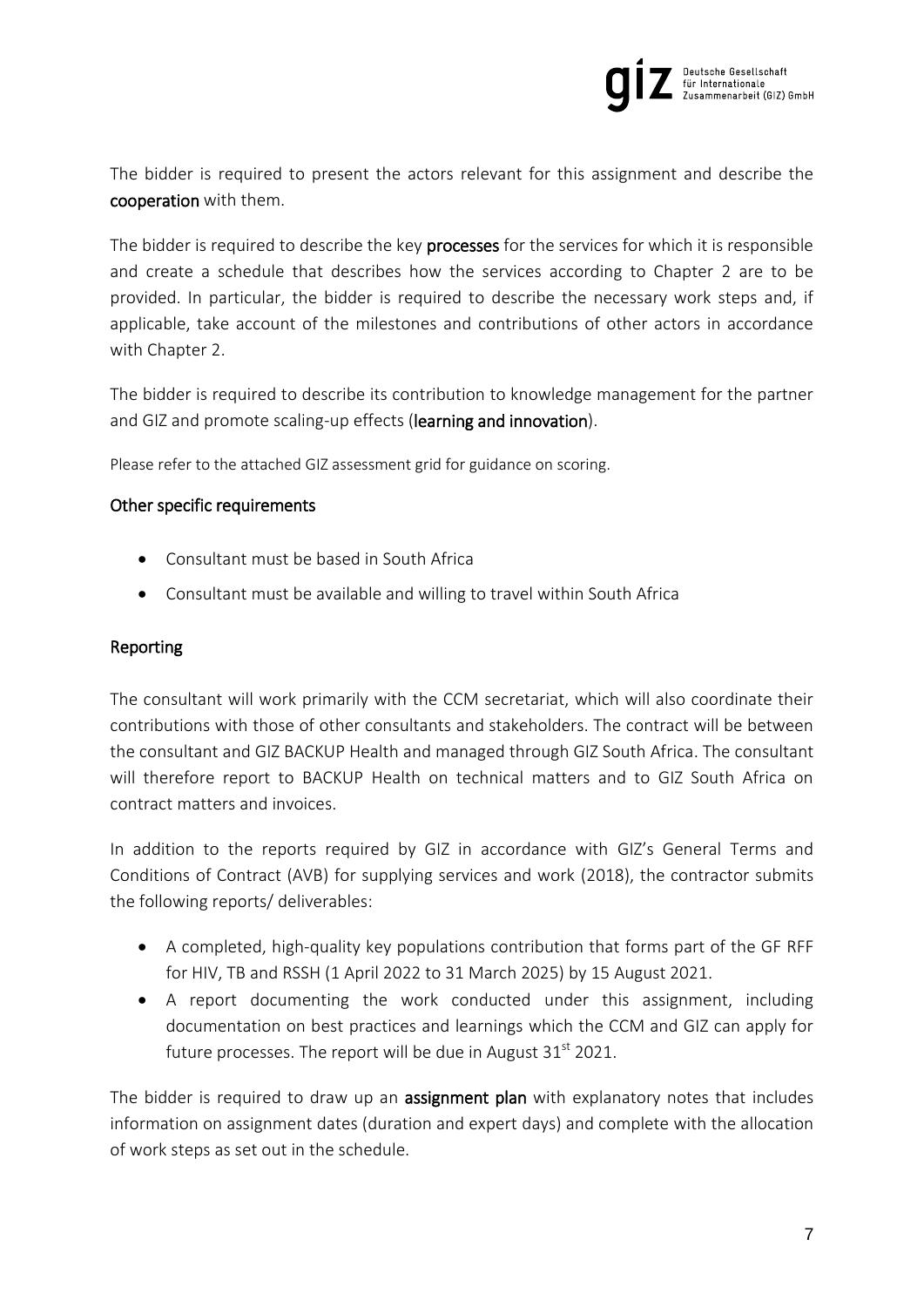

# <span id="page-7-0"></span>4. Personnel concept

- Education/training (2.1.1): graduate degree in public health, development studies, social sciences or relevant fields
- Language (2.1.2): Excellent business language skills in written and spoken English
- General professional experience (2.1.3): 7 years of professional experience in public health
- Specific professional experience (2.1.4): 5 years in participatory strategic planning processes
- Regional experience (2.1.6): 5 years of experience in projects in Southern Africa, of which at least 2 years must be in projects in South Africa
- Development Cooperation (DC) experience (2.1.7): 5 years of experience in DC projects
- $\bullet$  Other (2.1.8):
	- o 5 years of experience of HIV and TB programming, including the need to focus on gender issues, KP and human rights to meet GF requirements.
	- o 5 years of experience in leading or being a major contributor to the writing of KP strategic documents
	- o Previous experience in contributing to the development of Global Fund requests for funding focusing on key populations programme.
	- o Previous experience in facilitating consultations and working with high-level officials from government, non-government and multilateral organisations

# Soft skills

In addition to their specialist qualifications, the following qualifications are required of team members:

- Team management skills
- Ability to take initiative and build ideas
- Communication skills
- Sociocultural competence
- Efficient, partner- and client-focused working method
- Interdisciplinary thinking
- Demonstrate strong written communication, research and analytical ability, and ability to rapidly integrate information from various sources.
- Ability to work under pressure.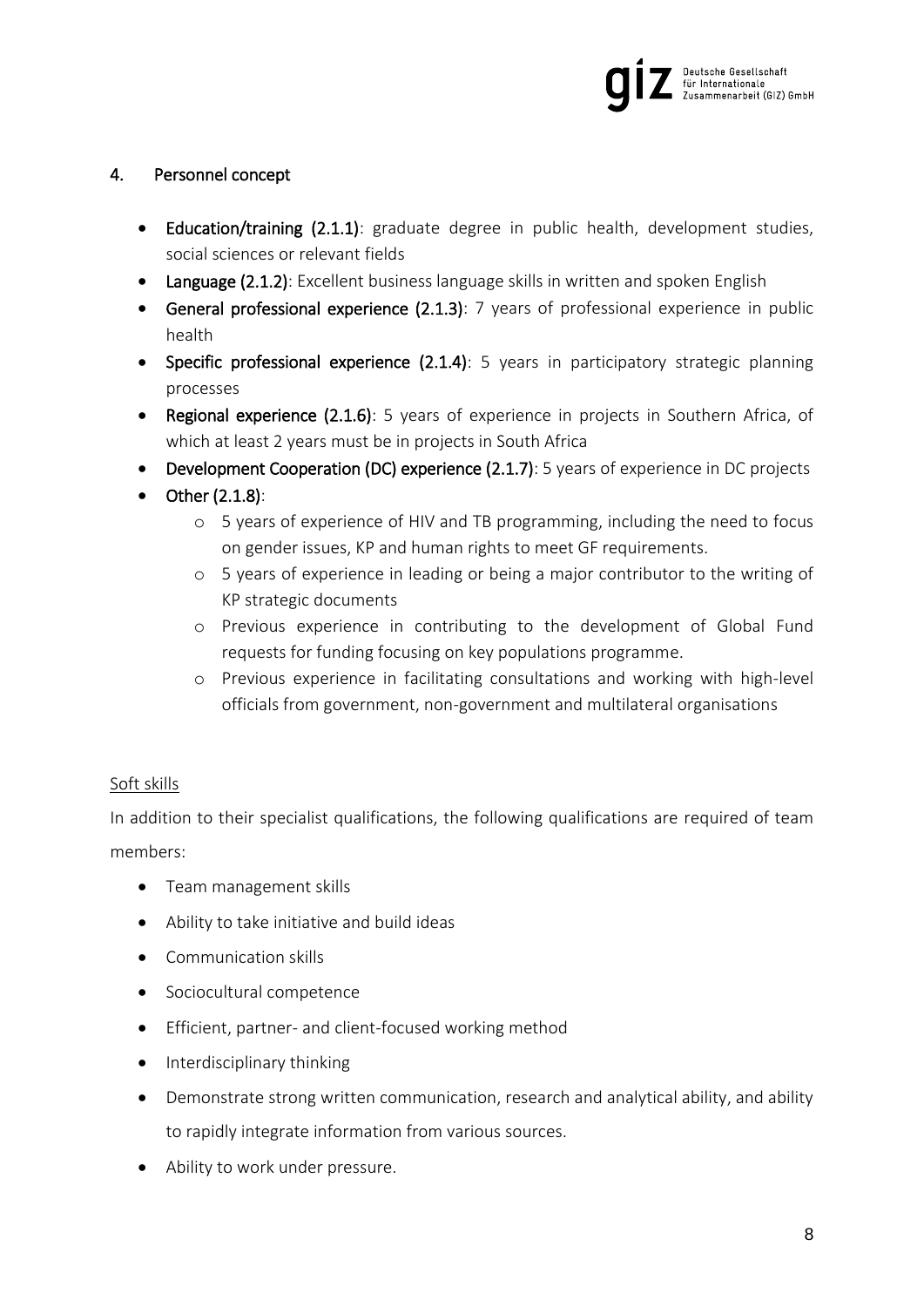

Proficiency in Microsoft Office packages.

### <span id="page-8-0"></span>5. Costing requirements

# <span id="page-8-1"></span>Assignment of personnel

Assignment in Pretoria or at desk for 65 expert days including a total of 28 travel days, with approximately 3 days travel for each of the 9 South African provinces and an additional day for the writing team retreat. There will also be 15 expert days of desk-based work, to make the total of 80 days for the overall assignment.

# <span id="page-8-2"></span>**Travel**

The bidder is required to calculate travel costs based on the places of performance stipulated in Chapter [2](#page-3-0) and list the expenses separately by daily allowance, accommodation expenses, flight costs and other travel expenses.

#### <span id="page-8-3"></span>6. Inputs of SANAC or other actors

SANAC and/or other actors are expected to make the following available:

- Boardroom/ workstations in the SANAC office
- Guidance on the approach of the RFF process

# <span id="page-8-4"></span>7. Requirements on the format of the bid

The structure of the bid must correspond to the structure of the ToRs. In particular, the detailed structure of the concept (Chapter 3) is to be organised in accordance with the positively weighted criteria in the assessment grid (i.e. excluding criteria weighted zero). It